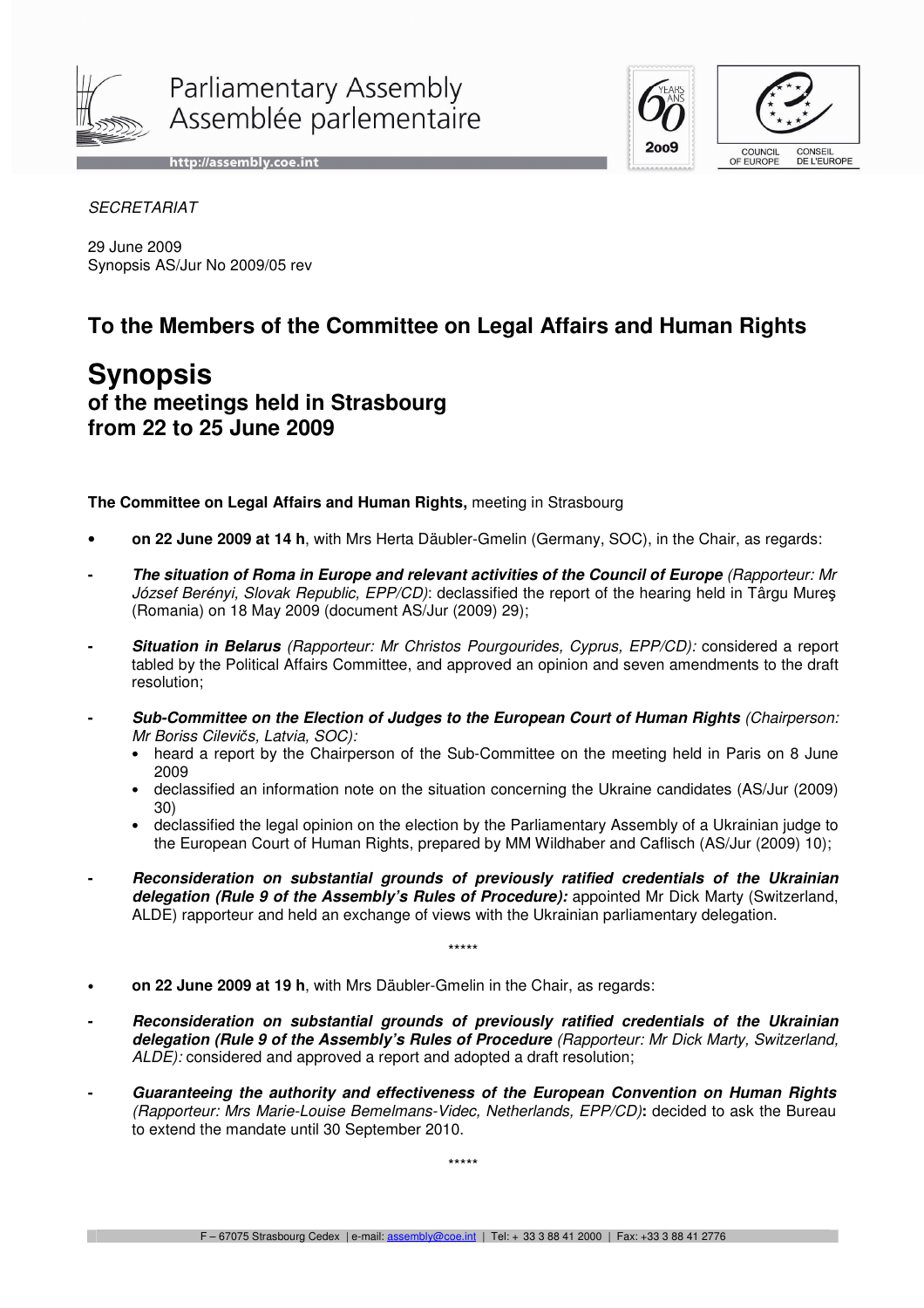- **on 23 June 2009 at 8 h 30**, with Mrs Däubler-Gmelin, in the Chair, as regards:
- **- Election of a judge to the European Court of Human Rights: list of candidates with respect to Malta:** following a vote, the majority required in order to accept that Malta had taken all the necessary and appropriate steps to ensure that the list of candidates contained a candidate of the underrepresented sex was not reached; the list should therefore be rejected;
- **Protection of "whistle-blowers"** (Rapporteur: Mr Pieter Omtzigt, Netherlands, EPP/CD): considered and approved a report and adopted a draft resolution and a draft recommendation, with a view to presenting them at the Assembly's part-session in September/October 2009;
- **Forum on early warning in conflict prevention (Strasbourg, 24-25 September 2009):** decided to propose the following members to the Ad Hoc Committee of the Bureau: Mr Renato Farina (Italy, EPP/CD) and Mr Franz Kühnel (Austria, EPP/CD);
- **Appointment of rapporteurs:** 
	- International Convention for the Protection of all Persons from Enforced Disappearances: Mr Christos Pourgourides (Cyprus, EPP/CD)
	- 20<sup>th</sup> anniversary of the European Committee against Torture: time to take stock and The need to establish effective, independent national mechanisms for monitoring places of detention: Mr Jean-Charles Gardetto (Monaco, EPP/CD)
	- Abuse of state secrecy and national security: obstacles to parliamentary and judicial scrutiny of human rights violations: Mr Dick Marty (Switzerland, ALDE)
- **- Replies from the Committee of Ministers to recommendations emanating from the Committee:** took note of a document summarising the following replies:
	- Rights of national minorities in Latvia (Recommendation 1772 (2006))
	- Abuse of the criminal justice system in Belarus (Recommendation 1832 (2008))
- **Participation of members in conferences, meetings, seminars, etc:** heard a report by the following representative:
	- 29<sup>th</sup> Conference of Ministers of Justice: "Breaking the silence united against domestic violence" (Tromsø (Norway), 18-19 June 2009): Mrs Carina Hägg (Sweden, SOC)
- **- Non-entry into force of Protocol No 14 to the European Convention on Human Rights**: held an exchange of views and asked the Russian delegation to provide – before its next meeting – written information on the state of work in the Russian Duma with a view to the ratification of Protocol No 14 by the Russian Federation.

**\*\*\*\*\*** 

- **on 23 June 2009 at 14 h**, with Mrs Däubler-Gmelin in the Chair, as regards:
- **- Reconsideration on substantial grounds of previously ratified credentials of the Ukrainian delegation (Rule 9 of the Assembly's Rules of Procedure** (Rapporteur: Mr Dick Marty, Switzerland, ALDE): took position on the amendments to the draft resolution;
- **The state of human rights in Europe: The need to eradicate impunity** (Rapporteur: Mrs Herta Däubler-Gmelin, Germany, EPP/DC): took position on the amendments to the draft resolution and the draft recommendation;
- **Allegations of politically-motivated abuses of the criminal justice system in Council of Europe member states** (Rapporteur: Mrs Sabine Leutheusser-Schnarrenberger, Germany, ALDE): considered and approved a report and adopted a draft resolution, with a view to presenting them at the Assembly's part-session in September/October 2009.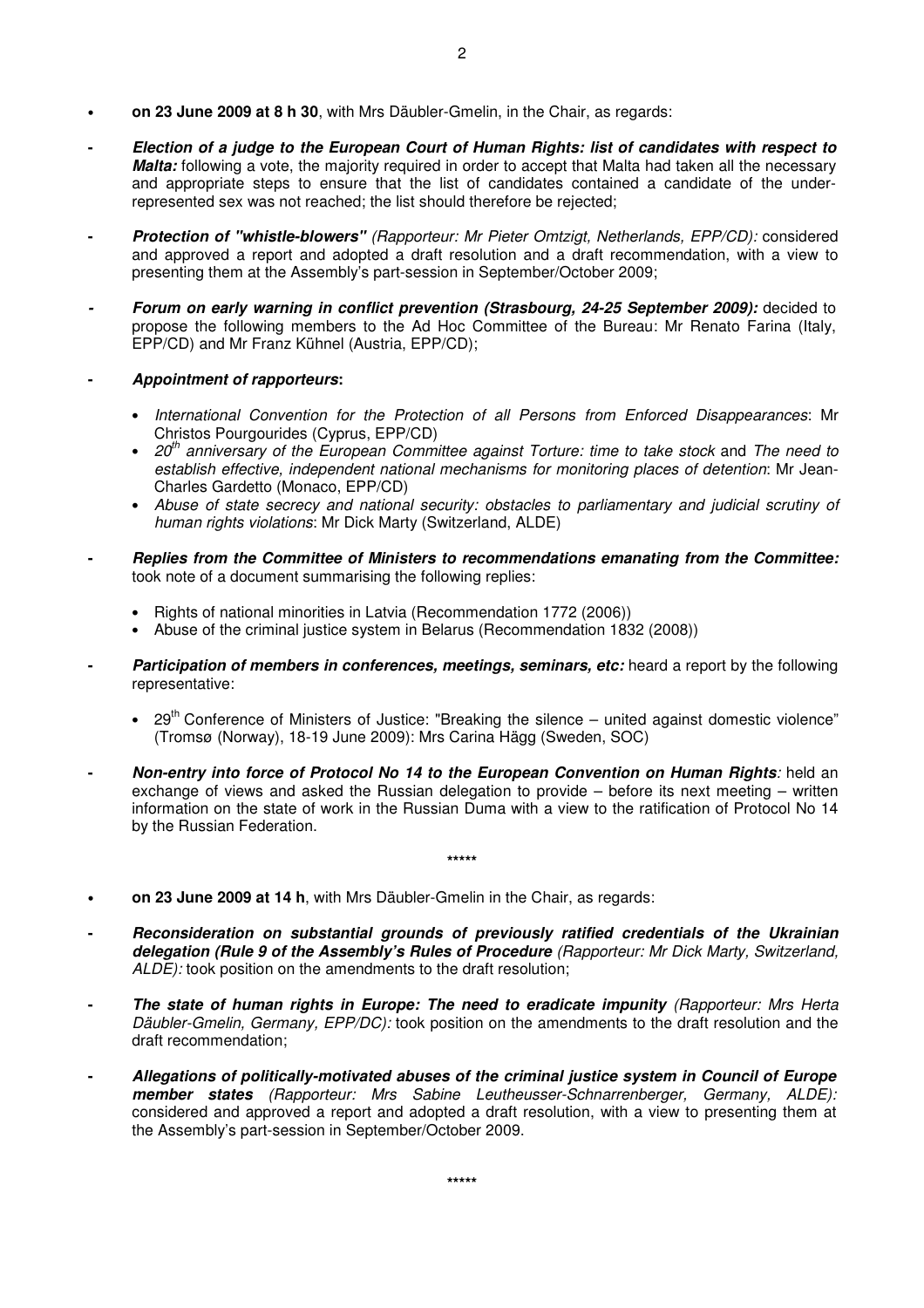- on 25 June 2009 at 8 h 30, with Mr Christos Pourgourides, 1<sup>st</sup> Vice-Chairperson, in the Chair, as regards:
- **Sub-Committee on Human Rights** (Chairperson: Mr Jean-Charles Gardetto, Monaco, EPP/CD): heard a report by Mrs Marie-Louise Bemelmans-Videc, Vice-Chairperson, on the meeting held in Strasbourg on 24 June 2009 and endorsed the proposals of the Sub-Committee concerning the lists of candidates to the European Committee for the Prevention of Torture (CPT) submitted by the parliamentary delegations of Switzerland, Ukraine, Luxembourg, Liechtenstein, Monaco, Turkey, Estonia, the Netherlands and Norway;
- **Judicial corruption** (Rapporteur: Mr Kimmo Sasi, Finland, EPP/CD): considered an introductory memorandum;
- **- Implementation of judgments of the European Court of Human Rights** (Rapporteur: Mr Christos Pourgourides, Cyprus, EPP/CD): heard a statement by the rapporteur on his fact-finding visit to Bulgaria on 28-29 May 2009 and took note of an outline report;
- **Motion for a resolution on human rights and family courts:** considered a motion for a resolution referred to the Committee for information and decided to ask the Bureau to be seized for report on this matter;
- **The work of the International Committee of the Red Cross (ICRC): heard a statement by Mr** Symeon Antoulas, Diplomatic Advisor, Multilateral Diplomacy and Humanitarian Coordination Unit, International Committee of the Red Cross (Geneva), on the 60<sup>th</sup> anniversary of the Geneva Conventions of 1949 and the importance of international humanitarian law;
- **- Legal remedies for human rights violations in the North-Caucasus Region** (Rapporteur: Mr Dick Marty, Switzerland, ALDE): decided to hold an exchange of views in Paris on 11 September 2009 concerning the case-law of the European Court of Human Rights, with a representative of European Human Rights Advocacy Centre (London), a representative of the Russian NGO « Memorial » and a representative of the relevant Russian authorities; took note that the rapporteur intended to submit an activity report at a forthcoming meeting ;

## **- Next meetings:**

Plenary Committee:

- Paris, Friday 11 September 2009 at 9 h (Council of Europe Office)
- Strasbourg, during the Assembly's  $4^{th}$  part-session of 2009 (28 September 2 October 2009)
- Paris, Monday 16 November 2009 at 9 h (Council of Europe Office)
- Paris, Wednesday 16 December 2009 at 9 h (Council of Europe Office)

Sub-Committee on Crime Problems and the Fight against Terrorism:

• Florence (Italy), 18-19 September 2009 (Conference: "Fight against Terrorism: Challenges for the Judiciary", co-organised by the European University Institute and the Venice Commission, in collaboration with the Sub-Committee)

\*\*\*\*\*